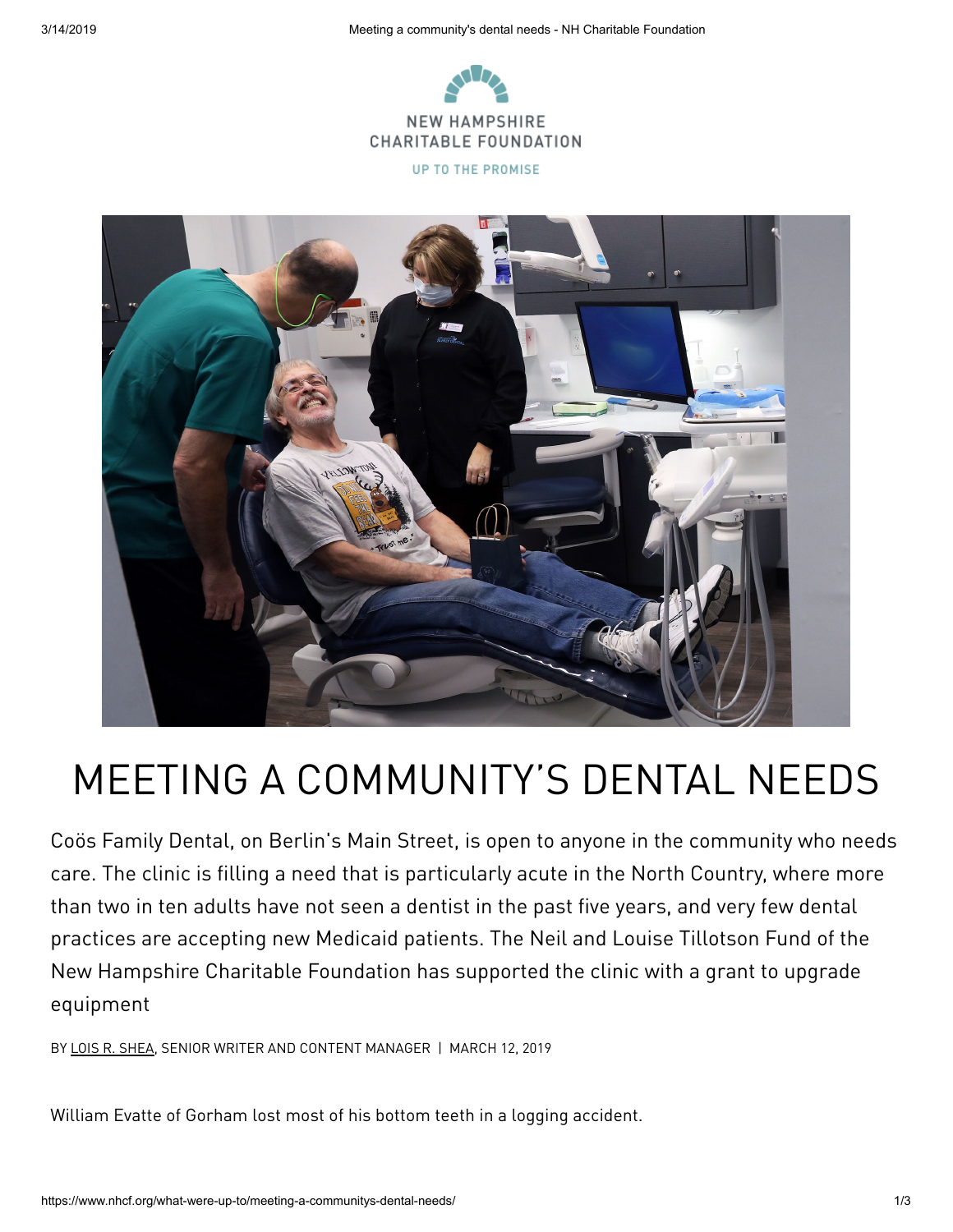## 3/14/2019 Meeting a community's dental needs - NH Charitable Foundation

Evatte is 72 and now retired. His only income is Social Security. He has Medicare, but Medicare does not cover dentures, or almost any other dental care. From his very modest income, Evatte had been saving up for dentures.

"I was going around with just three bottom teeth," Evatte said. "I knew I didn't have the money for dentures."

Then he heard about Coös Family Dental — a dental practice on Berlin's Main Street that is part of Coös County Family Health Services. His daughter made him an appointment.

Services are provided here on a sliding fee scale. That meant that Evatte could afford to get dentures.

"My teeth came out beautiful," he said.

A grant from the Neil and Louise [Tillotson](https://www.nhcf.org/what-were-up-to/focus-on/neil-and-louise-tillotson-fund/) Fund recently helped Coös Family Dental upgrade its equipment. The practice has new dental chairs, lighting, dental instruments and computers.

Two years ago, Coös Family Health Services purchased the practice from a local dentist who was retiring. The clinic serves everyone — insured and uninsured alike. Everyone who comes through the door gets the same standard of care.

The need for dental care for uninsured adults and those with Medicaid insurance is pernicious statewide, and particularly acute in the North Country. More than two in ten adults in the North Country have not seen a dentist in five years. That is twice the statewide average. And Coös Family Dental is one of the very few dental practices in the area accepting new Medicaid patients.

"There is always an imbalance between the number of dentists and the need — especially in the North Country," said dentist Keith Batchelder, who retired to the area and spends one day every week treating patients here. The clinic also has a full-time dentist and a full complement of other staff who are working at capacity, treating patients five days a week. This practice has been strategic in its staffing, including offering advanced training for a hygienist, who is now able to provide some services formerly provided only by dentists — and provide care for more people who need it.

Loretta Morrissette coordinates operations at the clinic. Too often, she said, people without insurance put off dental care until it becomes an emergency. Dental-related emergency visits at the Androscoggin Valley Regional Hospital have decreased significantly in the two years that this clinic has been in operation. And dental care affects every aspect of people's health and lives.

"It's a pent-up need," Morrissette said.

Many patients come in having not seen a dentist in decades.

Morrissette tells this story: A single mom, who worked as a waitress in a ski lodge, came in concerned about decay in her front teeth. The young woman was worried that she would lose her livelihood if she lost the teeth that people saw when she smiled.